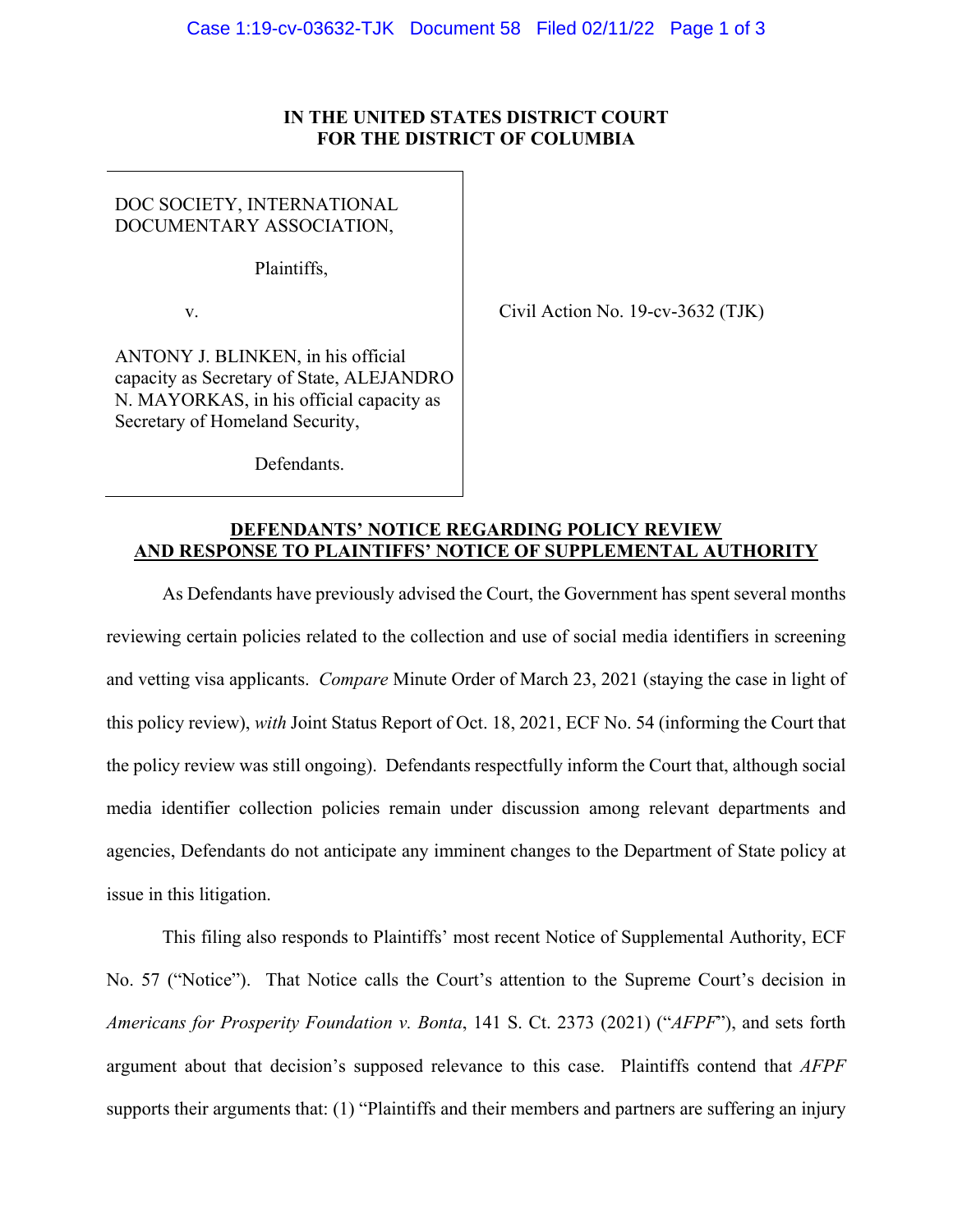## Case 1:19-cv-03632-TJK Document 58 Filed 02/11/22 Page 2 of 3

sufficient to support standing"; and (2) the challenged policy "unconstitutionally burden[s] Plaintiffs' associational rights." Notice at 1. Neither contention is correct, so Plaintiffs' arguments should not affect the Court's ruling on Defendants' pending motion to dismiss, ECF No. 31.

First, *AFPF* did not alter the principle that a chilling effect "is not enough to constitute injury in fact." *Am. Library Ass'n v. Barr*, 956 F.2d 1178, 1193-94 (D.C. Cir. 1992); *see* Defs.' Mem. ISO Mot. to Dismiss 15–17, ECF No. 31-1 ("Defs.' Mem."). *AFPF* does not even address Article III standing, as there was no dispute that the charitable organizations in that case had "suffered some 'concrete harm (past or immediately threatened) apart from the "chill" itself,'" *American Library*, 956 F.2d at 1193 (quoting *United Presbyterian Church in the U.S.A. v. Reagan*, 738 F.2d 1375 (D.C. Cir. 1984) (Scalia, J.)). Specifically, the organizations in *AFPF* had received notices of deficiency from the California Department of Justice regarding their failure to comply with the challenged state law, accompanied by "threat[s] to suspend their registrations" as charitable organizations and "fine their directors and officers." *AFPF*, 141 S. Ct. at 2380. Thus, the organizations in that case did not base their standing on an asserted chilling effect on speech or association; they were directly subject to California's disclosure requirement and could show—through the notices of deficiency—an imminent threat of enforcement action.

Here, by contrast, Plaintiffs are not subject to the challenged Department of State policy and are attempting to establish standing based on a purported "chilling effect" on third parties' speech. *See, e.g.*, Compl. ¶¶ 3, 5, 52–64, 74. The D.C. Circuit has repeatedly held that such purported chilling effects do not constitute an Article III injury. *See* Defs.' Mem. at 16 (collecting cases). *AFPF* cannot reasonably be read as overruling that line of D.C. Circuit precedent. *See, e.g.*, *United States v. Weathers*, 186 F.3d 948, 957 n.12 (D.C. Cir. 1999) ("[I]t is not for the lower courts to conclude that the Supreme Court's 'more recent cases have, by implication, overruled an earlier precedent.'") (quoting *Agostini v. Felton*, 521 U.S. 203, 237 (1997)).